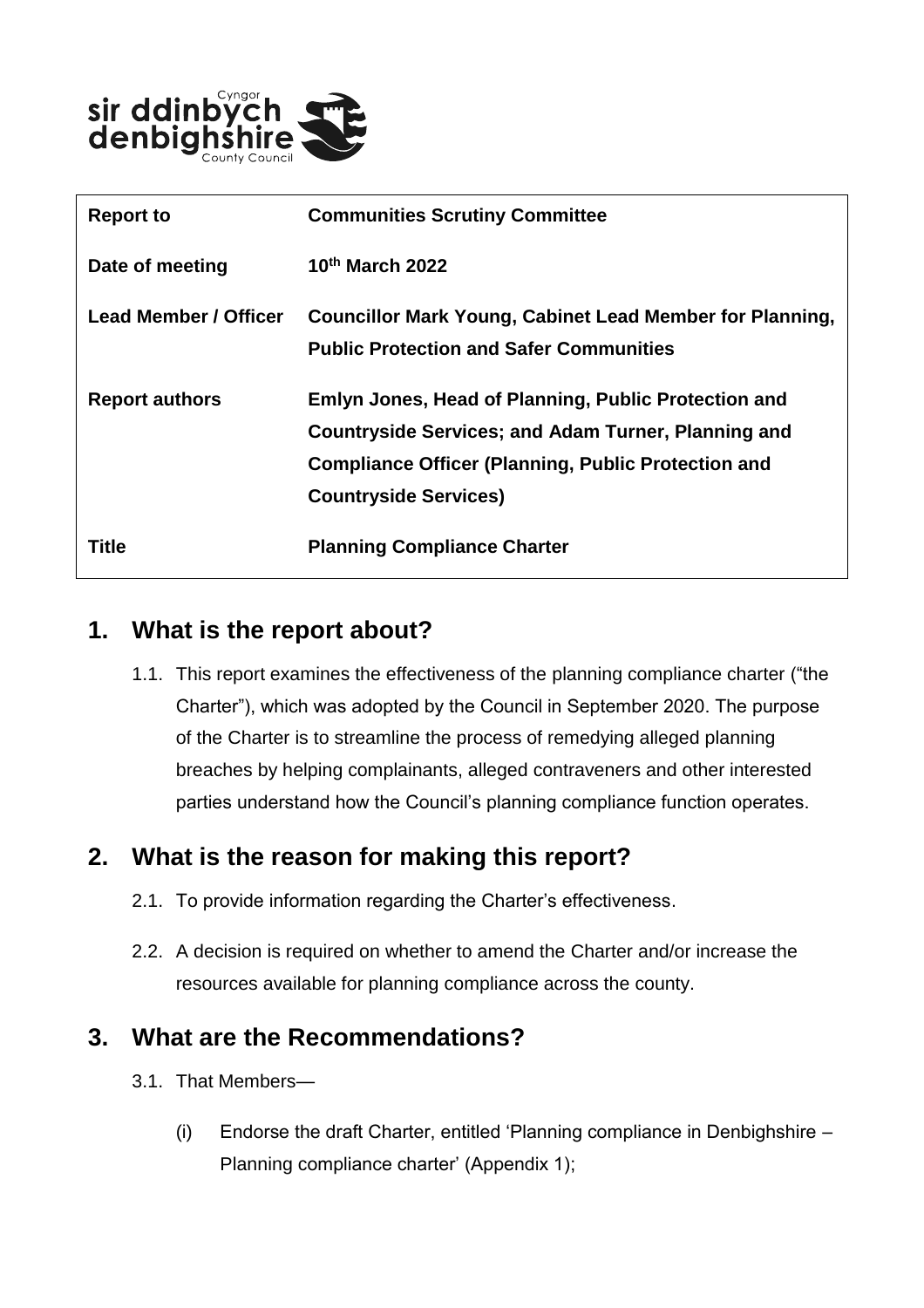- (ii) Support officers' intention to present the final version of the Charter for Lead Member approval; and
- (iii) Confirm that they have read, understood and taken account of the Wellbeing Impact Assessment (Appendix 2) as part of their consideration.

#### **4. Report details**

- 4.1. The Charter was adopted by the Council in September 2020. It was anticipated that, in providing much-needed guidance to stakeholders, the Charter should reduce demand on officers and thus improve the performance of the planning compliance function. This report sets out whether this has been achieved and what changes can be made to the Charter to improve performance further.
- 4.2. The Covid-19 pandemic has had a significant impact on the performance of the planning compliance function, while the recruitment of a second officer has had an additional, beneficial effect. It is not therefore straightforward to compare the pre- and post-Charter performance of the service. We can however rely on the experience of officers to appraise the Charter's effectiveness.
- 4.3. Officers broadly consider the Charter to be a highly effective tool for advising stakeholders how the Council investigates and remedies alleged breaches of planning control. It is especially useful in the context of managing stakeholders' expectations, which is an important aspect of maintaining an efficient service. Accordingly, complainants are directed to the Charter when their complaints are acknowledged, and alleged contraveners are directed to it as required. Importantly, these stakeholders appear less likely to challenge the contents of an officially adopted document such as the Charter than the contents of an email from an officer, for example.
- 4.4. In particular, the following activities are made more straightforward by officers' ability to refer to the Charter:
	- Explaining what does and doesn't come under the control of the planning compliance function;
	- Engaging complainants in the investigation process;
	- Justifying how cases are prioritised; and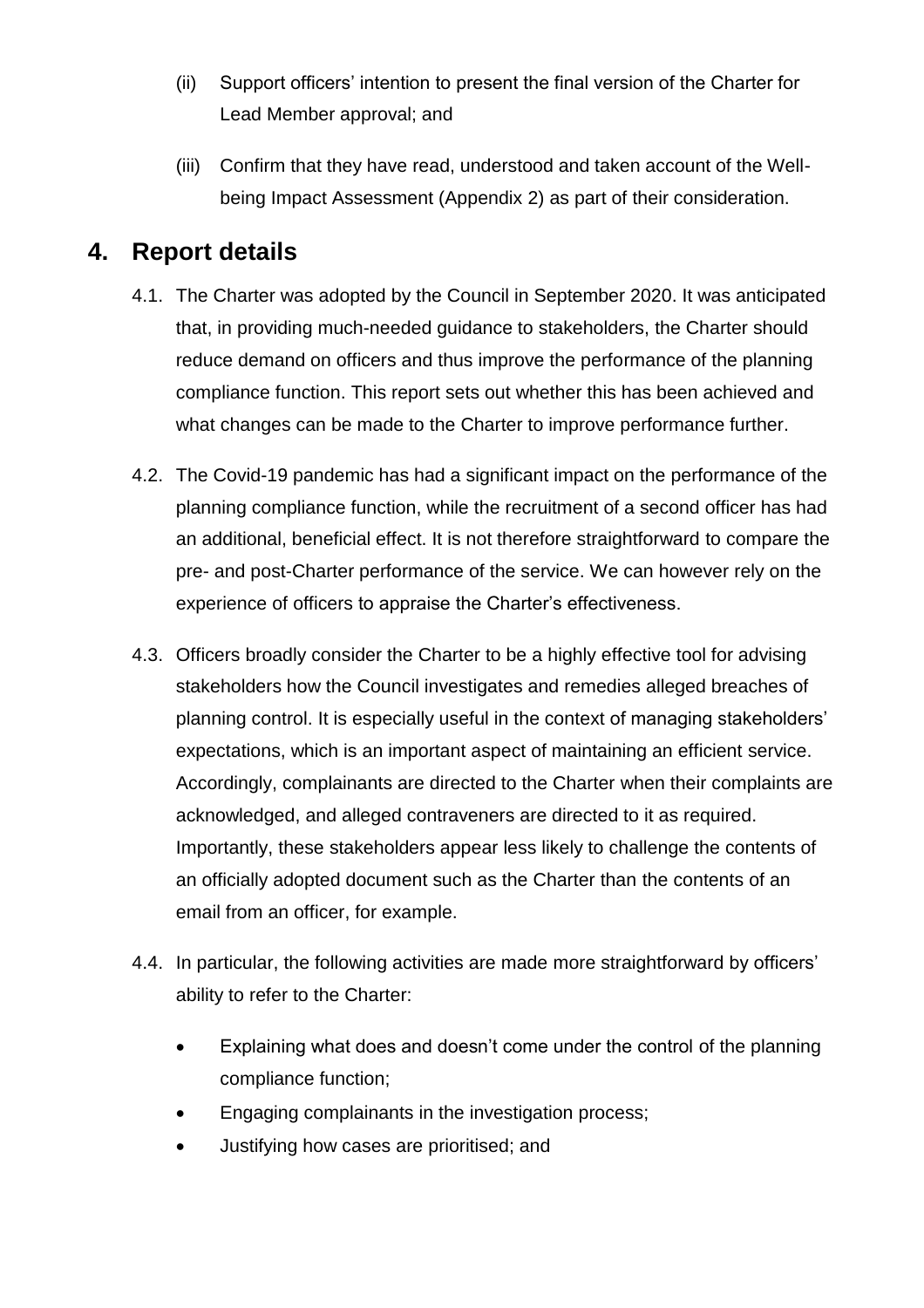- Justifying discretionary decision-making, e.g. whether to take a case forward to formal enforcement action.
- 4.5. It is considered that certain minor changes to the Charter could improve these processes even further, and these suggested changes are highlighted in yellow in the draft Charter in Appendix 1, with proposed omissions struck through. Notably, a table has been inserted in section 2.1 of the draft Charter, to simplify the document and provide better signposting for service users.
- 4.6. In response to feedback from Members, it is also proposed to include further information within the Charter about how stakeholders are updated on the progress of cases. These specific changes are featured in section 2.4.1 of the draft Charter in Appendix 1. The Committee's views on if/how we should improve further in this regard would be welcomed. Officers are open to exploring whether additional reports to committees and Member Area Groups would be useful for Members and an efficient way for Officers to manage expectations. In the medium term, it should be possible for case-specific updates to be provided via the website directly from our database, much like the approach currently taken in relation to planning applications. This should have a beneficial effect on staff resources, and Members' views on this are also invited.
- 4.7. Lastly, further changes have been made to make the Charter more accessible and up to date (e.g. by changing reference to the Planning Inspectorate to Planning and Environment Decisions Wales).
- 4.8. While the adoption of the Charter has had tangible benefits, it is anticipated that the abovementioned changes, if adopted, should benefit the performance of the planning compliance function further. This, allied to the recent recruitment of a second compliance officer, should result in performance continuing to improve through the post-pandemic period, and allow the compliance function to continue with current resources.

### **5. How does the decision contribute to the Corporate Priorities?**

5.1. The adoption of the Charter will increase the efficiency of the planning compliance function, whose purpose is to support the delivery of each of the Corporate Priorities through policy-led development management.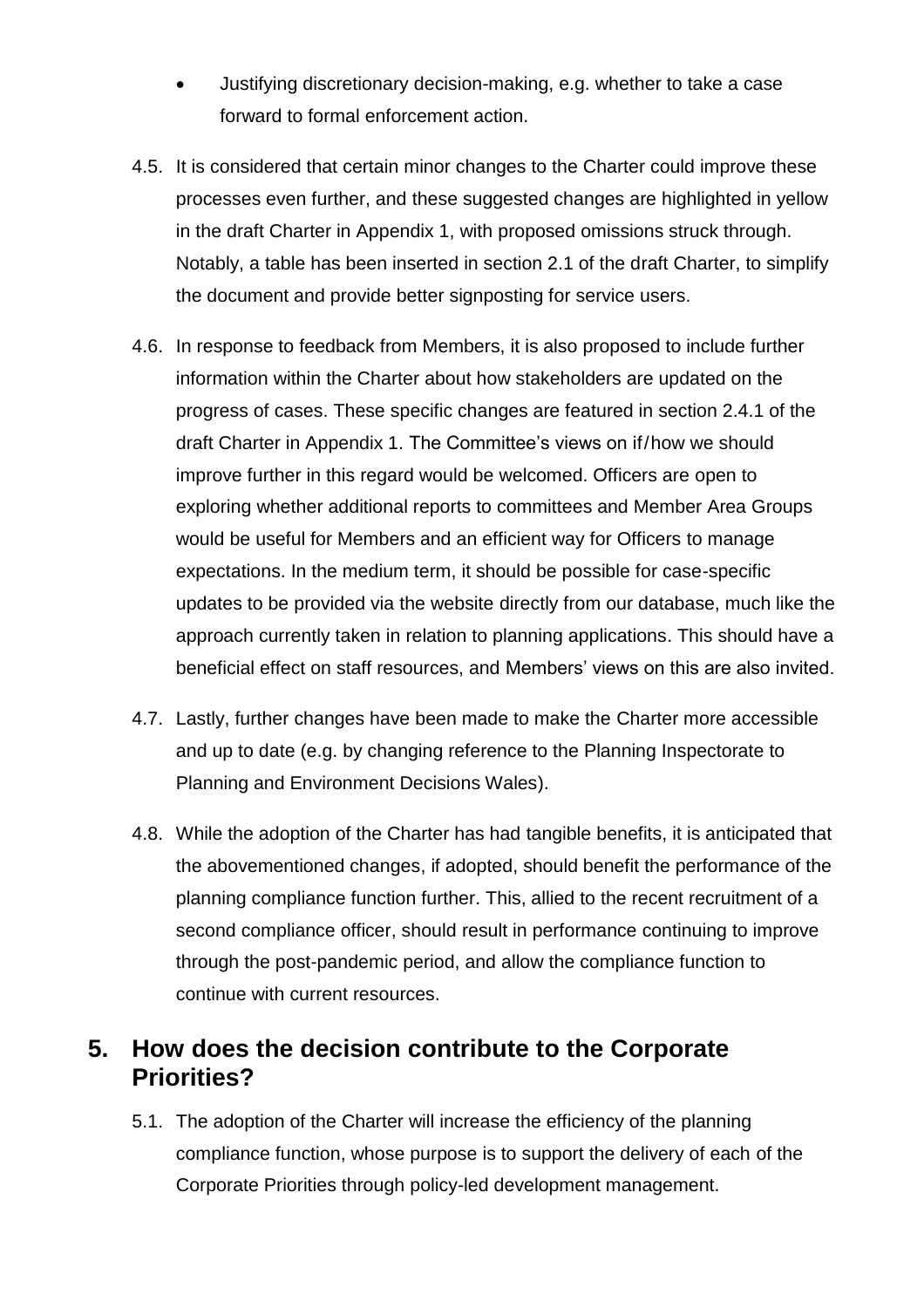# **6. What will it cost and how will it affect other services?**

6.1. The adoption of the changes to the Charter would not have direct financial implications, and it is not anticipated that it would have any significant implications on other services.

### **7. What are the main conclusions of the Well-being Impact Assessment?**

7.1. The Well-being of Future Generations (Wales) Act 2015 imposes a duty on the Council not only to carry out sustainable development, but also to take reasonable steps in exercising its functions to meet its sustainable development (or well-being) objectives. This report on the Charter has taken into account the requirements of Section 3 'Well-being duties on public bodies' of the Well-being of Future Generations (Wales) Act 2015, and a well-being impact assessment is attached in Appendix 2.

## **8. What consultations have been carried out with Scrutiny and others?**

8.1. The Charter was adopted in consultation with the Scrutiny Committee, and the changes to it are proposed in response to dialogue between officers, Members and other stakeholders.

### **9. Chief Finance Officer Statement**

9.1. It is not anticipated there to be any costs associated costs with the adoption of the charter, any costs would be contained with existing budgets.

### **10. What risks are there and is there anything we can do to reduce them?**

10.1.There are no identifiable risks to adopting the changes to the Charter.

#### **11. Power to make the decision**

- 11.1.Section 21 of the Local Government Act 2000.
- 11.2.Section 7.4.1(e) of the Council's Constitution stipulates Scrutiny Committee's right to consider the impact of policies to assess if they have made a difference,